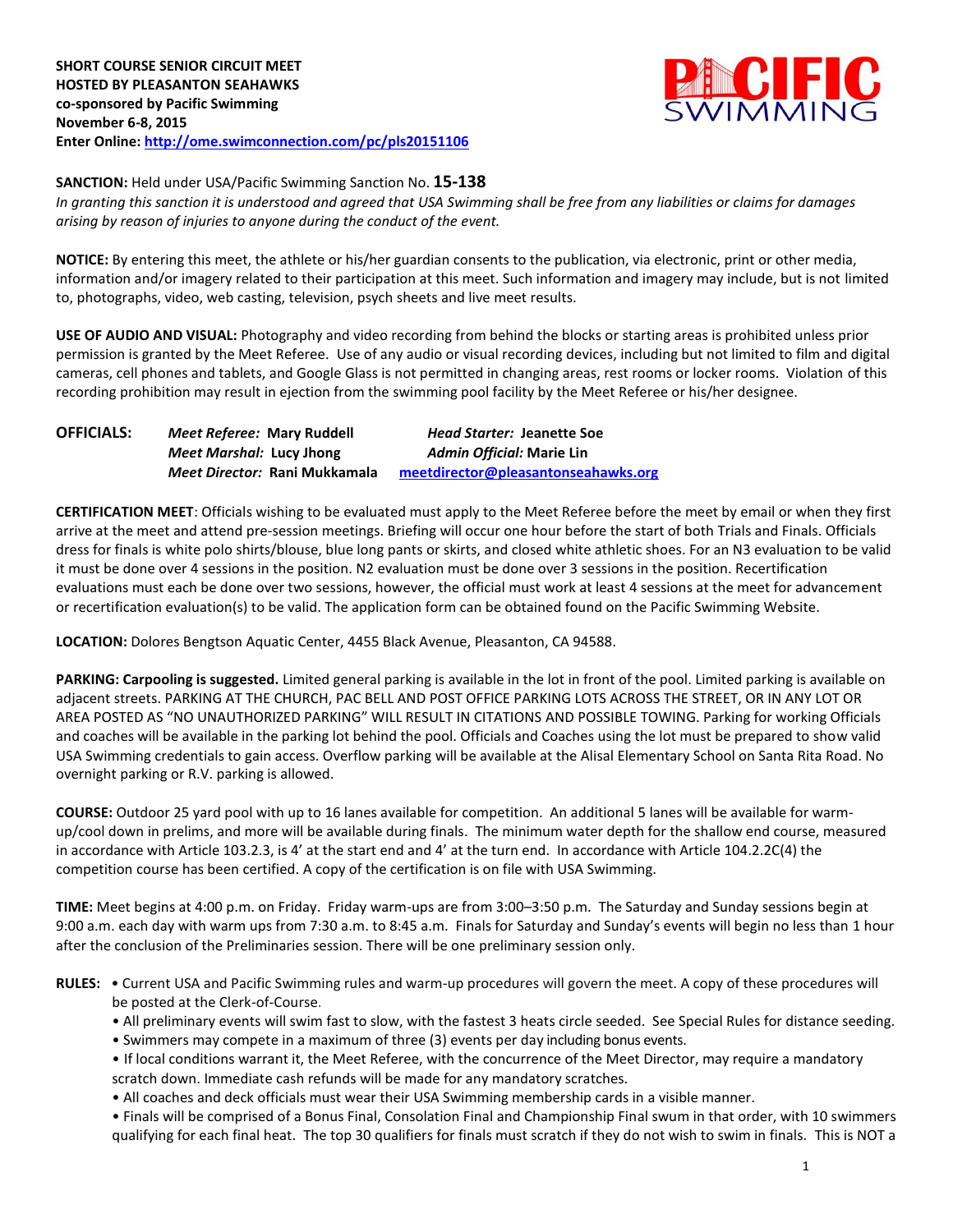positive check in meet.

- Alternates will be inserted into empty lanes in any final heat. The referee must have exhausted all options to fill the
- empty lanes prior to the start of finals. (USA Swimming 2015 Rulebook Article 102.5.6B)
- Time Trials will not be offered during the meet.

**SPECIAL RULES:** On Friday the 400 IM and 1000 Free events will swim fastest to slowest, alternating heats of women and men. All heats of the 1650 Free, on their respective days, will swim fastest to slowest at the conclusion of preliminaries. Swimmers must provide timers for the 400 IM and timers and counters for the 1000 & 1650 Free.

**UNACCOMPANIED SWIMMERS:** Any USA-S athlete-member competing at the meet must be accompanied by a USA Swimming member-coach for the purposes of athlete supervision during warm-up, competition and warm-down. If a coach-member of the athlete's USA-S Club does not attend the meet to serve in said supervisory capacity, it is the responsibility of the swimmer or the swimmer's legal guardian to arrange for supervision by a USA-S member-coach. The Meet Director or Meet Referee may assist the swimmer in making arrangements for such supervision; however, it is recommended that such arrangements be made in advance of the meet by the athlete's USA-S Club Member-Coach.

**RACING STARTS:** Swimmers must be certified by a USA-S member-coach as being proficient in performing a racing start, or must start the race in the water. It is the responsibility of the swimmer or the swimmer's legal guardian to ensure compliance with this requirement.

**RESTRICTIONS:** • Smoking and the use of other tobacco products is prohibited on the pool deck, in the locker rooms, in spectator

- seating, on standing areas and in all areas used by swimmers, during the meet and during warm-up periods.
- Sale and use of alcoholic beverages is prohibited in all areas of the meet venue.
- No glass containers are allowed in the meet venue.
- Only swimmers, coaches, officials, and volunteers will be allowed on the pool deck.
- Changing into or out of swimsuits other than in locker rooms or other designated areas is prohibited.

• Destructive devices, to include but not limited to, explosive devices and equipment, firearms (open or concealed), blades, knives, mace, stun guns and blunt objects are strictly prohibited in the swimming facility and its surrounding areas. If observed, the Meet Referee or his/her designee may ask that these devices be stored safely away from the public or removed from the facility. Noncompliance may result in the reporting to law enforcement authorities and ejection from the facility. Law enforcement officers (LEO) are exempt per applicable laws.

- **ELIGIBILITY:** Swimmers must be current members of USA-S and enter their name and registration number on the meet entry card as they are shown on their Registration Card. If this is not done, it may be difficult to match the swimmer with the registration and times database. The meet host will check all swimmer registrations against the SWIMS database and if not found to be registered, the Meet Director shall accept the registration at the meet (a \$10 surcharge will be added to the regular registration fee). Duplicate registrations will be refunded by mail.
	- Swimmers must meet the SR-Circuit time standards as outlined by Pacific Swimming time verification procedures.
	- Swimmers may enter bonus events as follows: 1 qualified event 3 bonus swims, 2 qualified events 2 bonus swims, 3 qualified events – 1 bonus swim.

• Swimmers 13 years of age and older are eligible to compete. Swimmers under the age of 13 years are not eligible to compete.

• Disabled swimmers are welcome to attend this meet and should contact the Meet Director or Meet Referee regarding special accommodations.

- No time conversions will be accepted.
- Entries with "NO TIME" will be rejected.

**SEEDING:** Event seeding will be in the following order: Conforming Short Course Yards (SCY), non-conforming Long Course Meters (LCM), Bonus (SCY), Bonus (LCM). USA Swimming rules 207.11.7B. **See Special rules for distance events seeding**.

**CHECK-IN:** The meet will be deck seeded. Swimmers must check-in at the Clerk-of-Course. No event shall be closed more than 30 minutes before the scheduled start of the session Close of check‐in for all events shall be no more than 60 minutes before the estimated time of the start of the first heat of the event. Swimmers who do not check-in will not be allowed to compete in the event.

**SCRATCH RULE:** Swimmers entered in a Preliminaries & Finals meet that is seeded on the deck that have checked in for that event, must swim in the event unless they notify the clerk of the course before seeding for that event has begun that they wish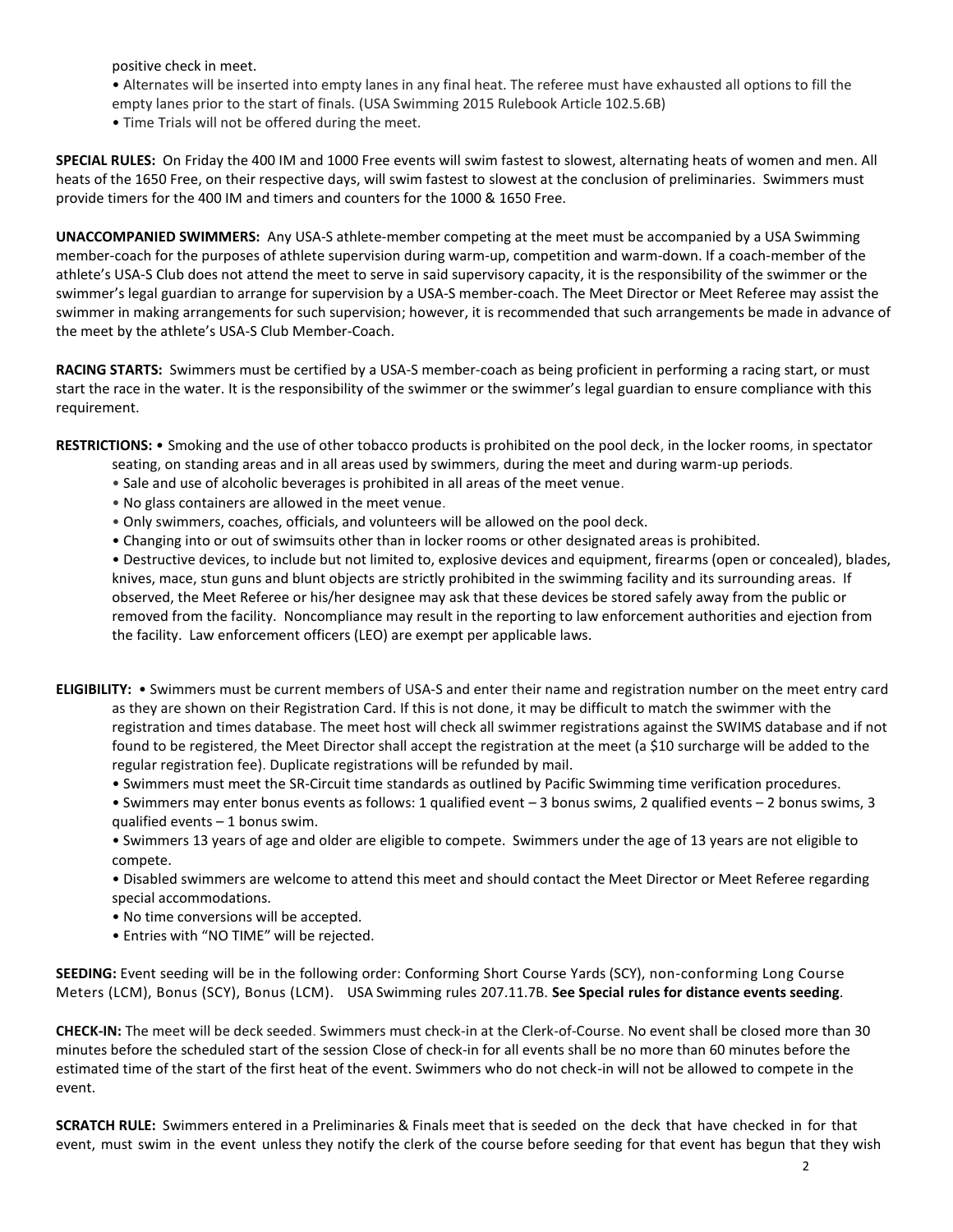to scratch. Failure to swim an event will result in being barred from the rest of his/her events that day including relays. If the swimmer qualified for a final before missing an event they may swim that final.

Any swimmer qualifying for any level of finals in an individual event who does not wish to compete must scratch within 30 minutes after the announcement of qualifiers. During this period, qualifiers may also notify the referee that they may not intend to compete in Bonus, Consolation or Championship Final. In this case they must declare their final intention within 30 minutes after the announcement of qualifiers following their last individual preliminary event. In a non-positive check-in preliminaries & finals meet any swimmer qualifying for a bonus, consolation or final race in an individual event who fails to show up in said bonus, consolation or final race prior to calling the alternate shall be barred from further competition for the remainder of the meet. If the No-Show occurs on the last day that the swimmer is entered in an individual final event in the meet, and no other individual event penalty is applicable, the swimmer shall then be fined \$100.00. The fine will be increased to \$150.00 if after 30 days of receiving the letter of notification the party has not made the payment.

**ENTRY FEES:** \$7.50 per individual event plus an \$8 per swimmer participation fee. Entries will be rejected if payment is not sent at time of request.

**ONLINE ENTRIES:** To enter online go to **<http://ome.swimconnection.com/pc/pls20151106>** to receive an immediate entry confirmation this method requires payment by credit card. Swim Connection LLC charges a processing fee for this service, equal to \$1 per swimmer plus 5% of the total Entry Fees. Please note that the processing fee is a separate fee from the Entry Fees. If you do not wish to pay the processing fee, enter the meet using a mail entry. **Entering online is a convenience, is completely voluntary, and is in no way required or expected of a swimmer by Pacific Swimming.** Online entries will be accepted through Wednesday, October 28, 2015.

**RELAY ENTRIES:** Teams may enter unlimited number of relays. All relays will be swum fastest to slowest. Relays entries may be mailed in or entered through Swim Connection. Relay entry fee is \$20.00 per relay. Relay only swimmers must provide proof of USA Swimming registration. Relays will be swum in Finals session. Relay only swimmers must be entered on Swim Connection or using the relay only entry form. Relay entries will be accepted at the meet. Entry forms are due by 11:00 a.m. on the day the event occurs.

**MAILED OR HAND DELIVERED ENTRIES:** Entries must be on the attached consolidated entry form. Forms must be filled out completely and printed clearly with swimmers best time. Entries must be entered using the current Pacific Swimming procedure: and postmarked by midnight, Monday, October 26, 2015 or hand delivered by 6:30 p.m. Wednesday, October 28, 2015. No late entries will be accepted. No refunds will be made, except mandatory scratch downs. Requests for confirmation of receipt of entries should include a self-addressed envelope.

#### **Make check payable to: Pleasanton Seahawks**

# **Mail or hand delivered entries to: Senior Circuit Meet Entries c/o Anna Umansky 1558 Trimingham Drive Pleasanton, CA 94566**

**AWARDS:** None.

**ADMISSION:** Free. A program will be available for a nominal fee.

**HOSPITALITY:** Hospitality available for coaches, officials, timers, and volunteers. Lunches will be provided for coaches and working deck officials. There will be a snack bar.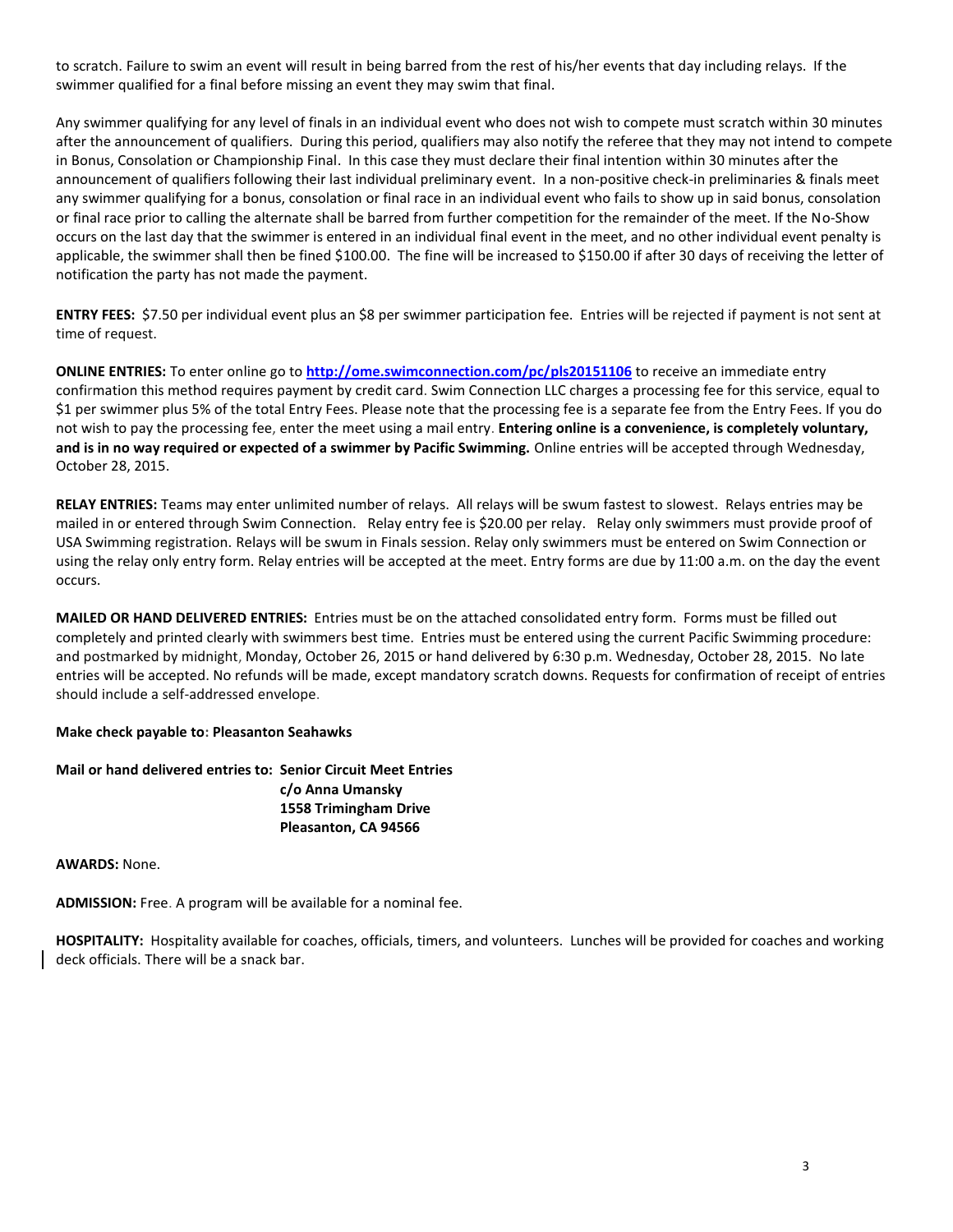# **ORDER OF EVENTS**

| Friday, November 6, 2015 |              |               |  |  |  |
|--------------------------|--------------|---------------|--|--|--|
| <b>EVENT#</b>            | <b>EVENT</b> | <b>EVENT#</b> |  |  |  |
|                          | 400 I.M. $*$ |               |  |  |  |
|                          | 1000 FREE*   |               |  |  |  |

### **\*Events 1-4 will be alternate women and men and will swim fastest to slowest.**

| Saturday, November 7, 2015 |                  |               |  |  |  |
|----------------------------|------------------|---------------|--|--|--|
| <b>EVENT#</b>              | <b>EVENT</b>     | <b>EVENT#</b> |  |  |  |
| 5                          | 200 FREE RELAY   | 6             |  |  |  |
|                            | 200 BACK         | 8             |  |  |  |
| 9                          | 50 FREE          | 10            |  |  |  |
| 11                         | 200 IM           | 12            |  |  |  |
| 13                         | <b>100 FLY</b>   | 14            |  |  |  |
| 15                         | <b>200 FREE</b>  | 16            |  |  |  |
| 17                         | 200 BREAST       | 18            |  |  |  |
| 19                         | 400 MEDLEY RELAY | 20            |  |  |  |
| 21                         | 1650 FREE**      |               |  |  |  |

**\*\*All heats of the Women's 1650 Freestyle will swim fastest to slowest after preliminaries.**

|               | Sunday, November 8, 2015 |               |  |  |  |  |
|---------------|--------------------------|---------------|--|--|--|--|
| <b>EVENT#</b> | <b>EVENT</b>             | <b>EVENT#</b> |  |  |  |  |
| 23            | <b>200 MEDLEY RELAY</b>  | 24            |  |  |  |  |
| 25            | <b>200 FLY</b>           | 26            |  |  |  |  |
| 27            | <b>100 FREE</b>          | 28            |  |  |  |  |
| 29            | 100 BREAST               | 30            |  |  |  |  |
| 31            | <b>500 FREE</b>          | 32            |  |  |  |  |
| 33            | 100 BACK                 | 34            |  |  |  |  |
| 35            | <b>400 FREE RELAY</b>    | 36            |  |  |  |  |
|               | 1650 FREE***             | 22            |  |  |  |  |

**\*\*\*All heats of the Men's 1650 Freestyle will swim fastest to slowest after preliminaries.**

Time standards can be found at: <http://www.pacswim.org/userfiles/cms/documents/1021/2015-16-sr.-time-overview-scy.pdf>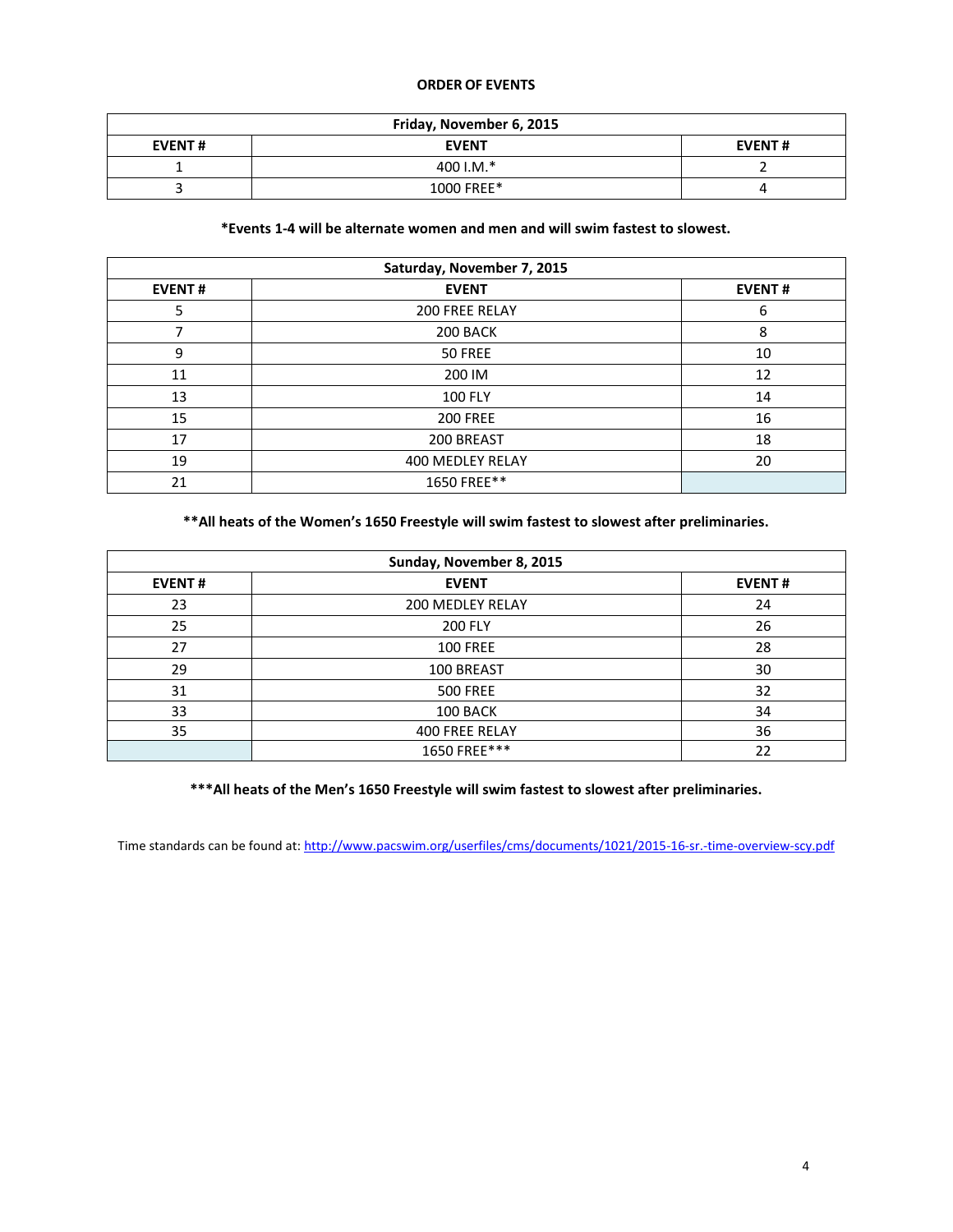| Pacific Swimming - Hosted by Pleasanton Seahawks<br>SENIOR-CIRCUIT<br>November 6-8, 2015<br>Consolidated Entry Form |                                                                                                            |                        |            |              |  |                                             |                      |                             |                    |                 |                 |                 |  |
|---------------------------------------------------------------------------------------------------------------------|------------------------------------------------------------------------------------------------------------|------------------------|------------|--------------|--|---------------------------------------------|----------------------|-----------------------------|--------------------|-----------------|-----------------|-----------------|--|
| Name: Last,                                                                                                         |                                                                                                            | First                  |            |              |  | Middle                                      |                      |                             |                    |                 |                 |                 |  |
| Club Abbr.                                                                                                          |                                                                                                            | <b>UNATT TEAM ABBR</b> |            |              |  |                                             | Club Name            |                             |                    |                 |                 |                 |  |
| Age                                                                                                                 |                                                                                                            | Date of Birth          |            | Sex<br>$M$ F |  |                                             | $LSC - (PC, SN)$     |                             |                    |                 |                 |                 |  |
| USA-#                                                                                                               |                                                                                                            |                        |            |              |  |                                             |                      |                             |                    |                 |                 |                 |  |
| Event#                                                                                                              |                                                                                                            | Distance / Stroke      |            |              |  |                                             | <b>Entry Time</b>    |                             |                    |                 | Circle One      |                 |  |
|                                                                                                                     |                                                                                                            |                        |            |              |  |                                             | $\ddot{\phantom{a}}$ | $\sim 10^{-10}$             |                    |                 |                 | SCY / LCM / SCM |  |
|                                                                                                                     |                                                                                                            |                        |            |              |  | $\ddot{\cdot}$<br>$\mathbf{r} = \mathbf{r}$ |                      |                             |                    |                 | SCY / LCM / SCM |                 |  |
|                                                                                                                     |                                                                                                            |                        |            |              |  | $\ddot{\cdot}$<br>$\sim 100$                |                      |                             |                    | SCY / LCM / SCM |                 |                 |  |
|                                                                                                                     |                                                                                                            |                        |            |              |  |                                             | $\ddot{\cdot}$       | $\sim 100$ km s $^{-1}$     |                    |                 |                 | SCY / LCM / SCM |  |
|                                                                                                                     |                                                                                                            |                        |            |              |  |                                             | ÷                    | $\mathcal{L}^{\text{max}}$  |                    |                 |                 | SCY / LCM / SCM |  |
|                                                                                                                     |                                                                                                            |                        |            |              |  |                                             | $\ddot{\phantom{a}}$ | $\mathbf{r} = \mathbf{r}$ . |                    |                 |                 | SCY / LCM / SCM |  |
|                                                                                                                     |                                                                                                            |                        |            |              |  |                                             | $\ddot{\phantom{a}}$ | $\mathcal{A}=\{0,1\}$       |                    |                 |                 | SCY / LCM / SCM |  |
|                                                                                                                     |                                                                                                            |                        |            |              |  |                                             | $\ddot{\cdot}$       |                             | and the company    |                 |                 | SCY / LCM / SCM |  |
|                                                                                                                     |                                                                                                            |                        |            |              |  | $\ddot{\phantom{a}}$                        | $\sim$               |                             |                    |                 | SCY / LCM / SCM |                 |  |
|                                                                                                                     |                                                                                                            |                        |            |              |  |                                             |                      |                             | and the company of |                 |                 | SCY / LCM / SCM |  |
|                                                                                                                     | # of entries _______ x \$7.50 = \$_________<br>Participation Fee<br>\$8.00<br>$\ddot{\texttt{S}}$<br>Total |                        |            |              |  |                                             |                      |                             |                    |                 |                 |                 |  |
| Coach                                                                                                               |                                                                                                            |                        |            |              |  |                                             |                      |                             |                    |                 |                 |                 |  |
| Swimmer's<br>Address                                                                                                |                                                                                                            |                        |            |              |  |                                             |                      |                             |                    |                 |                 |                 |  |
| Home Phone                                                                                                          |                                                                                                            |                        | Cell Phone |              |  |                                             |                      |                             |                    |                 |                 |                 |  |
| Email                                                                                                               |                                                                                                            |                        |            |              |  |                                             |                      |                             |                    |                 |                 |                 |  |